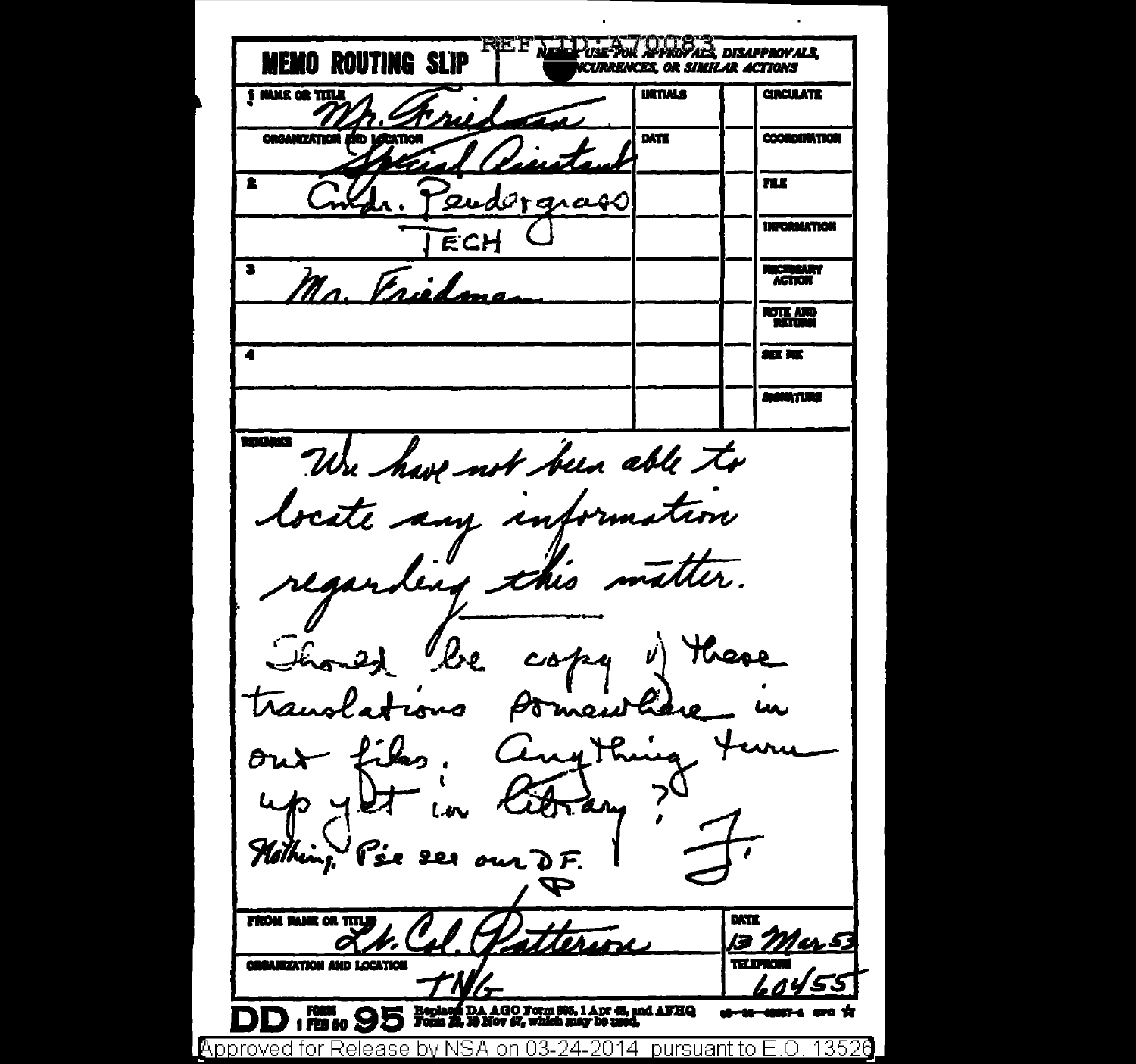**REF ID: A70083** 

1260 Sariali  $\mathcal{L}^{\text{max}}$ 

Mr. Walter Emery 435 S. Curson Avenue Los Angeles 36, California

Dear Mr. Emery:

Following up on my letter of 16 February, I hasten to advise that the translations you made of the two rrench books on cryptography were never printed. Not only would it be difficult now to look up the correspondence to ascertain, if possible, why they were not printed, but also I am somewhat embarrassed to have to admit that I find no trace of the translations themselves. They were probably sent to some storage depot years ago.

So far as I can see there would be no objection to your using the translations for any purpose that does not tie in with this Agency. However, if you wish merely to get rid of the rather bulky material and see no purpose in your keeping then, possibly we might like to store the translations in our technical library. Should you wish, therefore, to make us a present of the material, I am inclosing a franked, self-addressed label for your convenience.

Thanking you for your past cooperation, I am,

Sincerely,

WILLIAN F. FRIEDMAN Special Assistant

Incl: Label

cc: AG  $\pm$  4  $c/s$ S/ASST

M/R: Self-explanatory. Ref. Ser. 982 dtd 9 Mar 53

W. F. Friedman/S/Asst/60493/19 Mar 53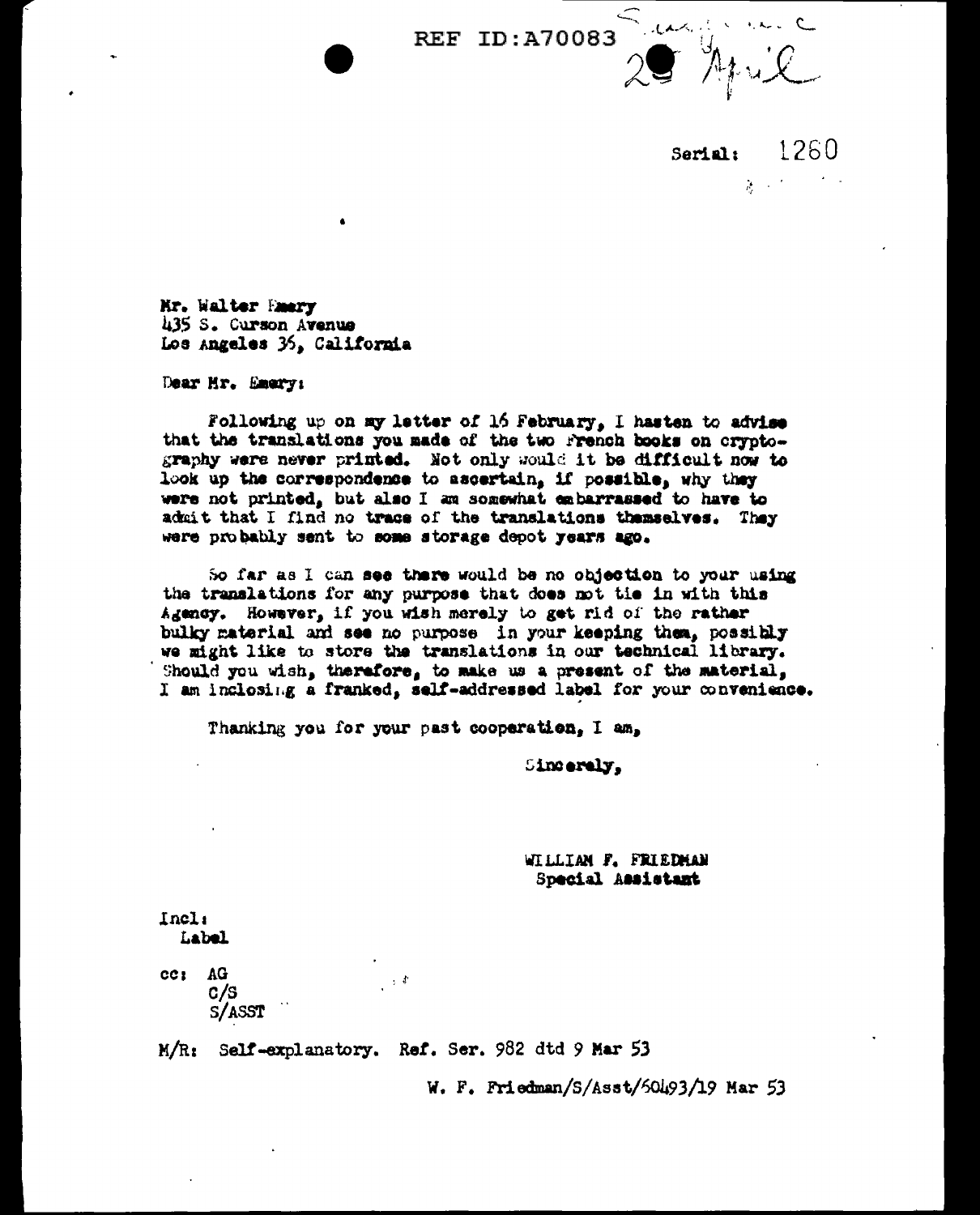| -MEMO ROUTING SLIP                                                                                                                                                                                      | ON SPPROVALS, DISAPPROVALS,<br>NCURRENCES, OR SIMILAR ACTIONS |                                   |
|---------------------------------------------------------------------------------------------------------------------------------------------------------------------------------------------------------|---------------------------------------------------------------|-----------------------------------|
| 1 NAME OR TITLE                                                                                                                                                                                         | <b>INITIALS</b>                                               | <b>CIRCULATE</b>                  |
| LTCOL. PATTERSON                                                                                                                                                                                        |                                                               |                                   |
| ORGANIZATION AND LOCATION                                                                                                                                                                               | <b>DATE</b>                                                   | <b>COORDINATION</b>               |
| TNG                                                                                                                                                                                                     |                                                               |                                   |
| $\mathbf{z}$<br>$\mathcal{I}$ er h                                                                                                                                                                      |                                                               | <b>FILE</b>                       |
|                                                                                                                                                                                                         |                                                               | <b>INFORMATION</b>                |
| з                                                                                                                                                                                                       |                                                               | <b>NECESSARY</b><br><b>ACTION</b> |
|                                                                                                                                                                                                         |                                                               | <b>NOTE AND</b>                   |
|                                                                                                                                                                                                         |                                                               | <b>RETURN</b>                     |
| 4                                                                                                                                                                                                       |                                                               | SEE ME                            |
|                                                                                                                                                                                                         |                                                               | <b>SIGNATURE</b>                  |
| <b>REMARKS</b><br>Can you give me the answers to the questions<br>raised by Mr. Emery in his letter of 16 February.<br>a copy of which is attached.<br>I recall very distinctly the correspondence with |                                                               |                                   |
| him during the War years but I do not remember<br>what happened to the manuscripts.<br>I think this is something                                                                                        |                                                               |                                   |
| <b>FROM NAME OR TITLE</b>                                                                                                                                                                               |                                                               | DATE                              |
| ORGANIZATION AND LOCATION                                                                                                                                                                               | <b>WHI LIAM F. FRIEDMAN</b><br>SPECIAL ASSISTANT              | 5 Mar 53<br><b>THEOLY:</b>        |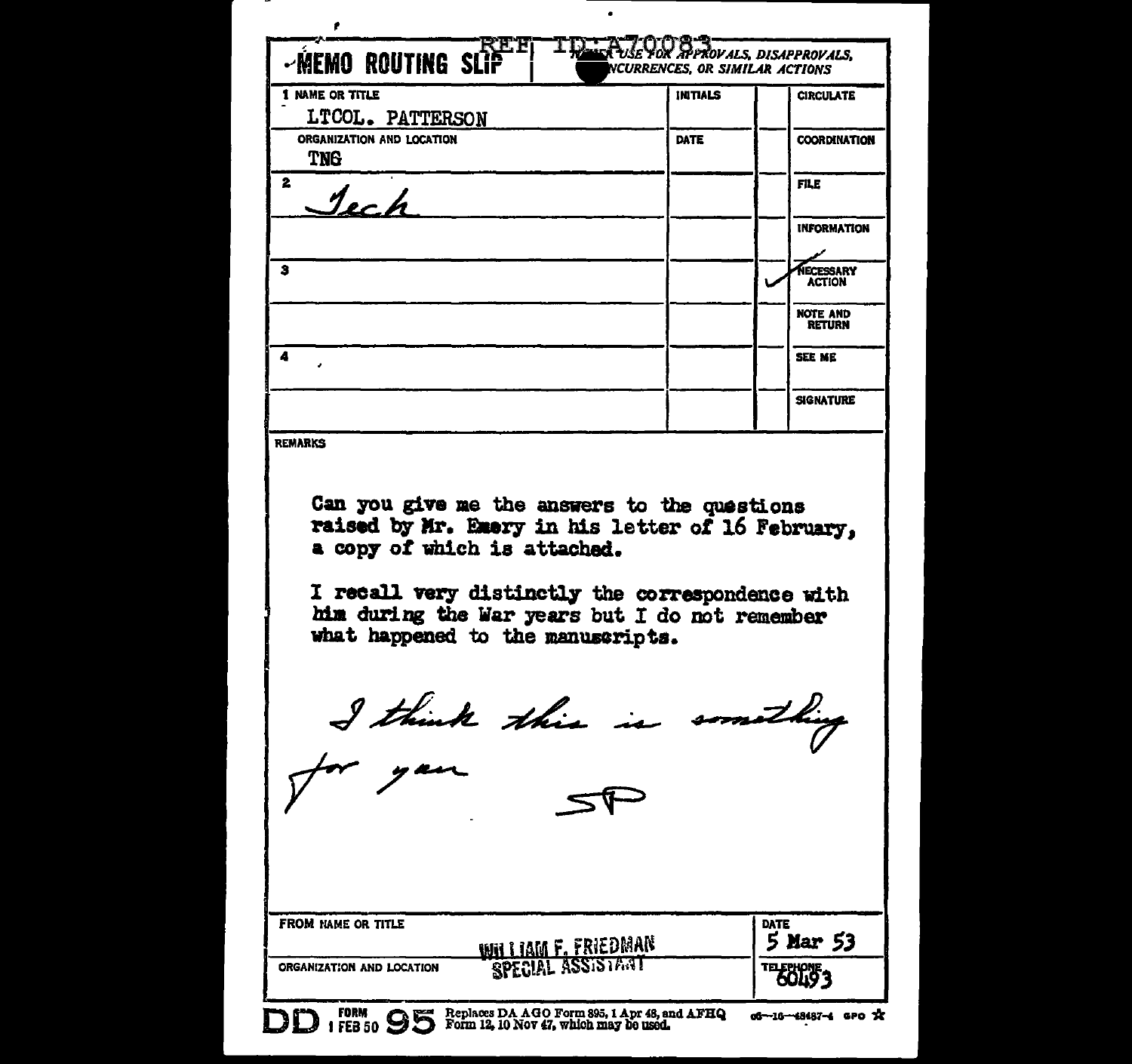REF ID: A70083

Cerial: 982

 $9.922$  men

Mr. whiter Emery h35 S. Curson Avenue Los Angeles 36, California

Tear Mr. Smery:

 $\mathbf{C}$  $\sigma_{\rm A}^2$ 

> Your latter of 16 February 1953, addressed to the Chief Signal Officer, has finally landed on my desk for attention.

This will be just a short note to acknowledge receipt of your letter and to say that within a few days I will write you again giving the answers to the questions you raised therein.

Sincerely.

WILLIAM F. FRIEDMAN Special Assistant

cc: AG  $c/s$ S/ASST **TEC** THG .

M/R: Ref. Mr. Emery's ltr which is attached.

W.F.Friedman/S/Asst/60493/5 Mar 53/eby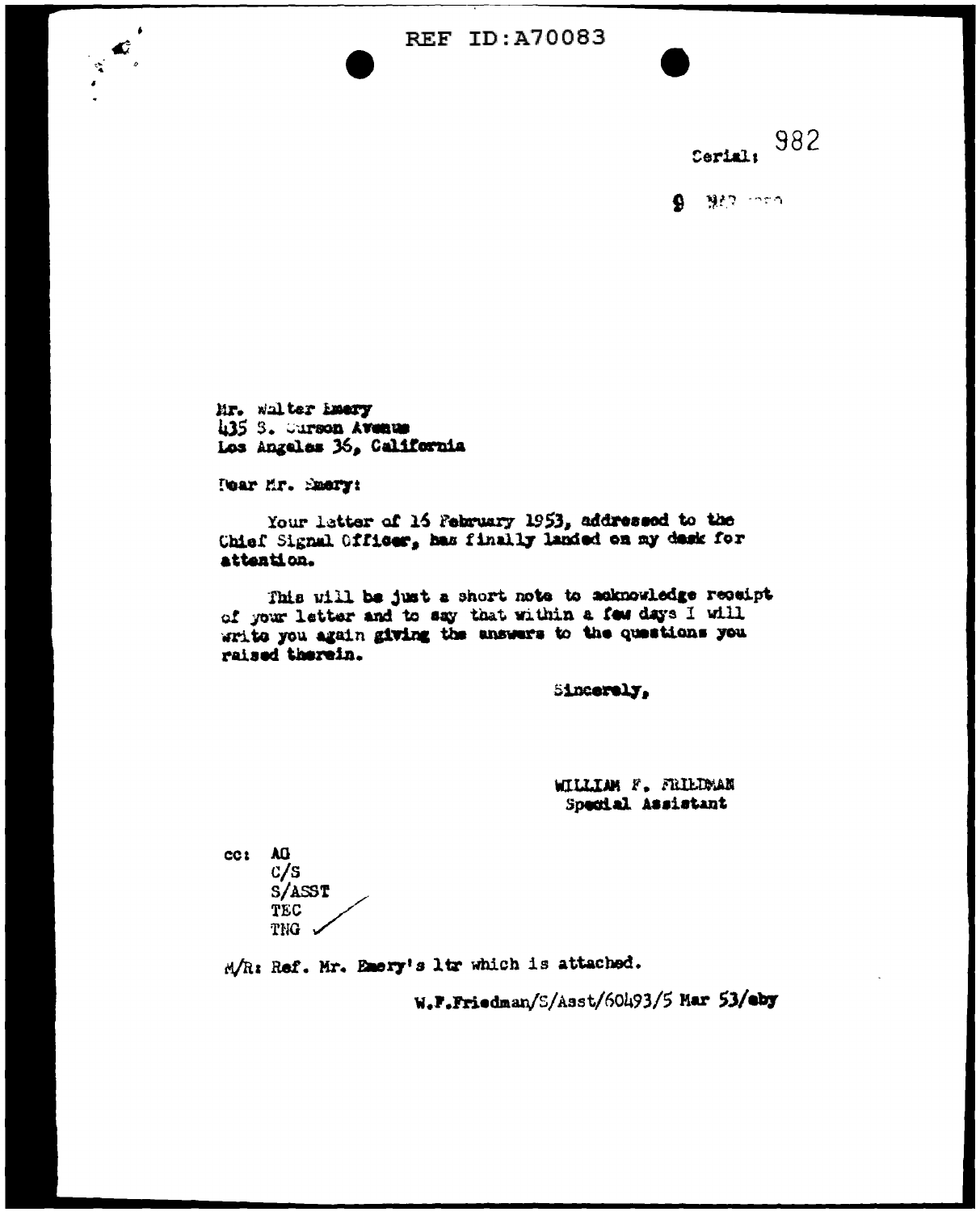**REF ID: A70083** 

COPI

Walter Emery 435 S. Curson Ave. Los Angeles 36. Calif.

February 16, 1953

whe Chief Signal Officer, War Dept., Pentagon Bldg.. Washington 25, D. C.

 $Sir:$ 

 $\mathbf{r}$ 

 $\vec{z}$  $\ddot{\bullet}$ 

> On January 7, 1942, I offered my serviced to Lt. Col. Wm. F. Friedman (ret), Principal Cryptenalyst, of the Code and Cipher Section as a volunteer translator of any French or Spanish taxtbooks or treatises on cryptography. I explained that my age precluded me from any active service but that I thought I might be of value on translating foreign books, which might be used in training courses in the War Department. I was then living at 825 Fifth Ave., N. Y. City.

Mr. Friedman replied on Jan. 9, 1942, accepting my offer, and asked me to start with a book by de Viaris, entitled "The Art of Enciphering and Deciphering Secret Messages." Later, I translated "Secret Ciphers Revealed," by Com. Baseries, 1901, and "De la Cryptographie," by P. Valerio, 1893.

Various letters bore the file numbers SPSIS-3, or SPSIS 311.5 General. The last one I have seems to be that of 29 July,  $1943$ , from Headquarters, Services of Supply.

At no time was Mr. Friedman certain that these translations would be printed. I have not heard from him since July 29, 1943.

I would like to know if they were printed. If not, is there any objection to my using the translations for any purpose that does not tie in with your department? I have no plans in the matter and do not anticipate using the translations in any way. However, I still have the very bulky copy of my tranlations and see no purpose in keeping them. if they are no use to any one.

Very truly yours.

/s/ Walter Emery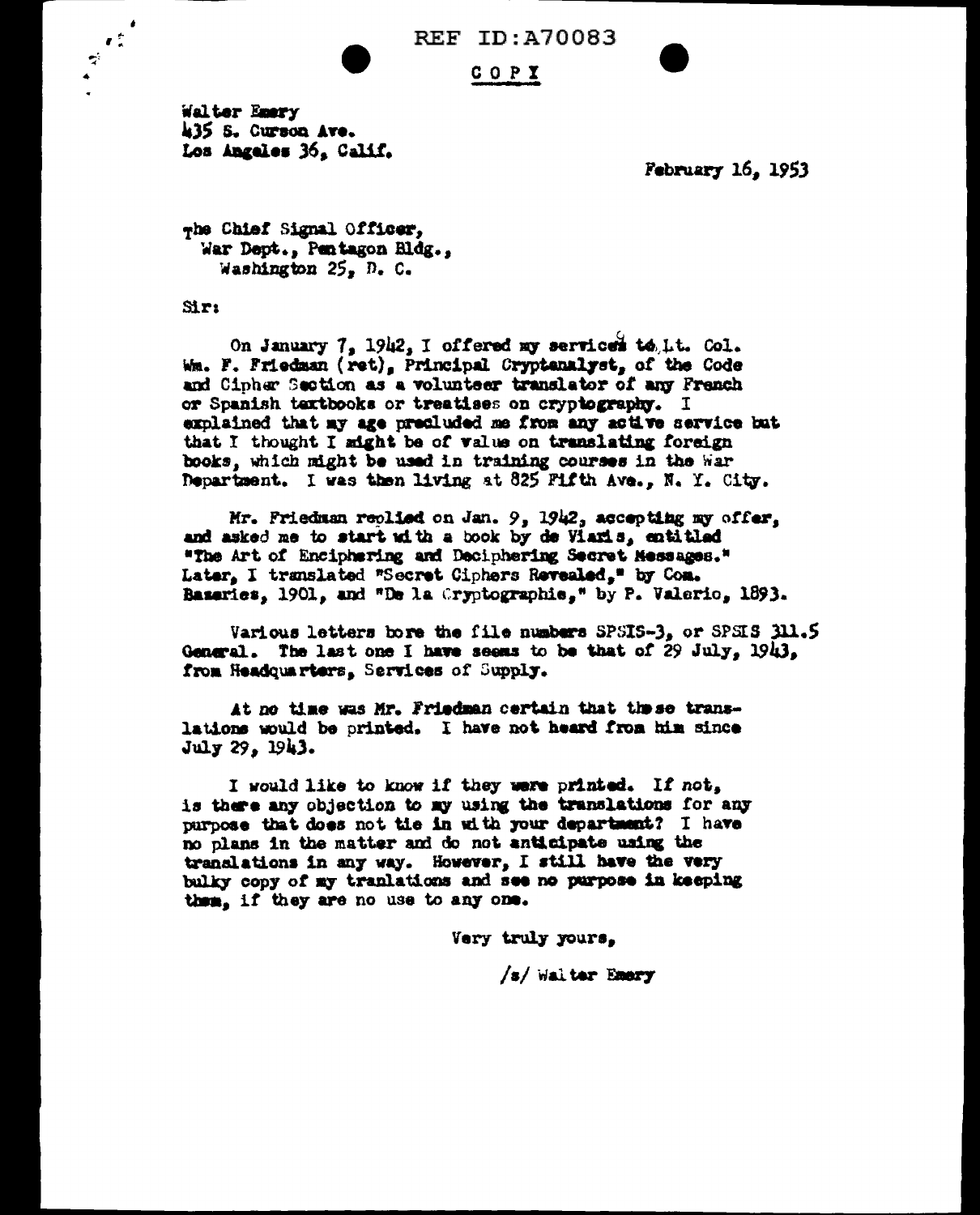$(11) : 25/000833$ rsecr'

Subject: M. Emery

(Called Col. Potterson-tris recrétary said they have no empounation whatever. They also checked with Yur. Callimathos and TEC,)

 $7024$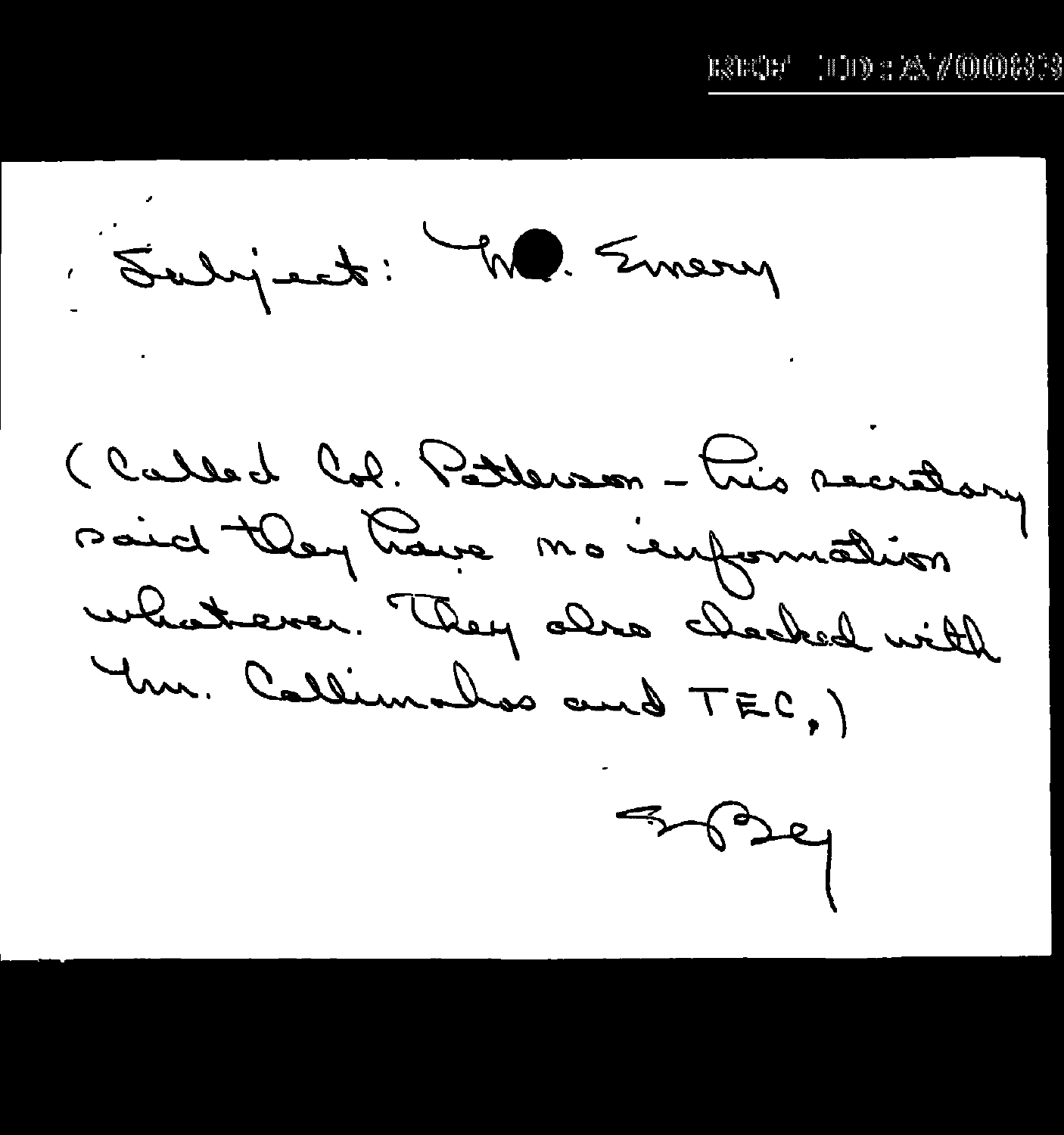|                              | <u>REF ID:A70083</u>    | SECURITY CU<br>ICATION (If any)                                     |
|------------------------------|-------------------------|---------------------------------------------------------------------|
|                              | <b>DISPOSITION FORM</b> |                                                                     |
| FILE NO.                     | <b>SUBJECT</b>          | 1943 Correspondance between SIS and Mr. Emory                       |
| T <sub>0</sub><br>Consultant | <b>FROM</b><br>TEC      | <b>COMMENT NO. 1</b><br><b>DATE</b><br>$\mathbf u$<br><b>Mar 53</b> |

TEC has been unable to trace the correspondence or translations of the foreign cryptographic books made by Mr. Walter Emery. Copies of the translations do not appear in the Library's file of public cryptoliterature, nor in the several sections where inquiry was made. The original texts by Bazeries and Valerio are held by our Books and Periodicals Section.

2. Mr. Emery is a member of the American Cryptogram Association. It would appear that he is free to make use of his translations as he sees fit. without detriment to the work of this Agency.

T. PENDERGRASS

Commander. USN Chief, Technical Information Division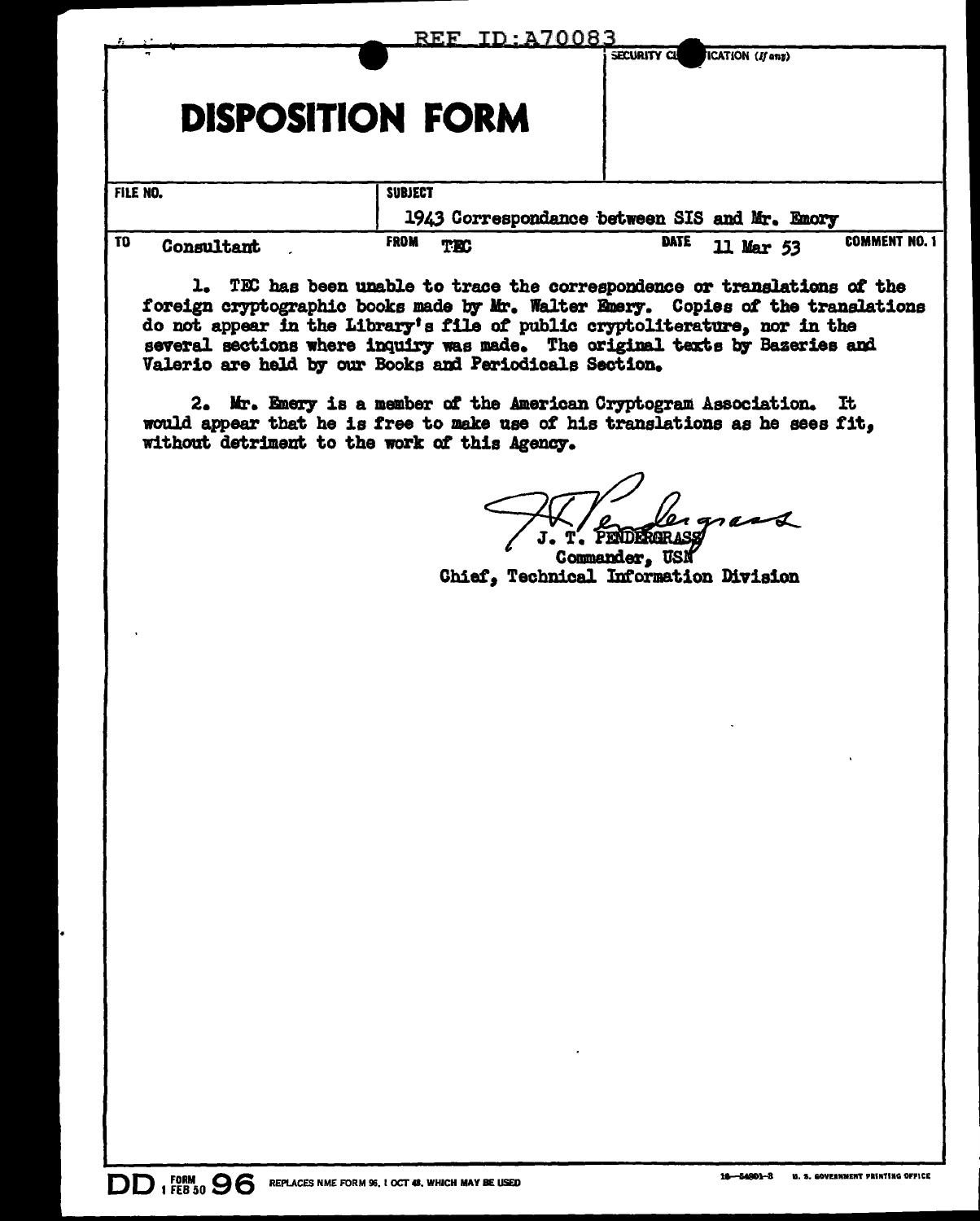

## 1943 Correspondance between SIS and Mr. Emory **TEC** 11 Mar 53

## Consultant

1. TEC has been unable to trace the correspondence or translations of the foreign cryptographic books made by Mr. Walter Emery. Copies of the translations do not appear in the Library's file of public cryptoliterature, nor in the several sections where inquiry was made. The original texts by Bazeries and Valerie are held by our Books and Periodicals Section.

2. Mr. Emery is a member of the American Cryptogram Association. It would appear that he is free to make use of his translations as he sees fit, without detriment to the work of this Agency.

> J. T. PENDERGRASS Commander, USN Chief, Technical Information Division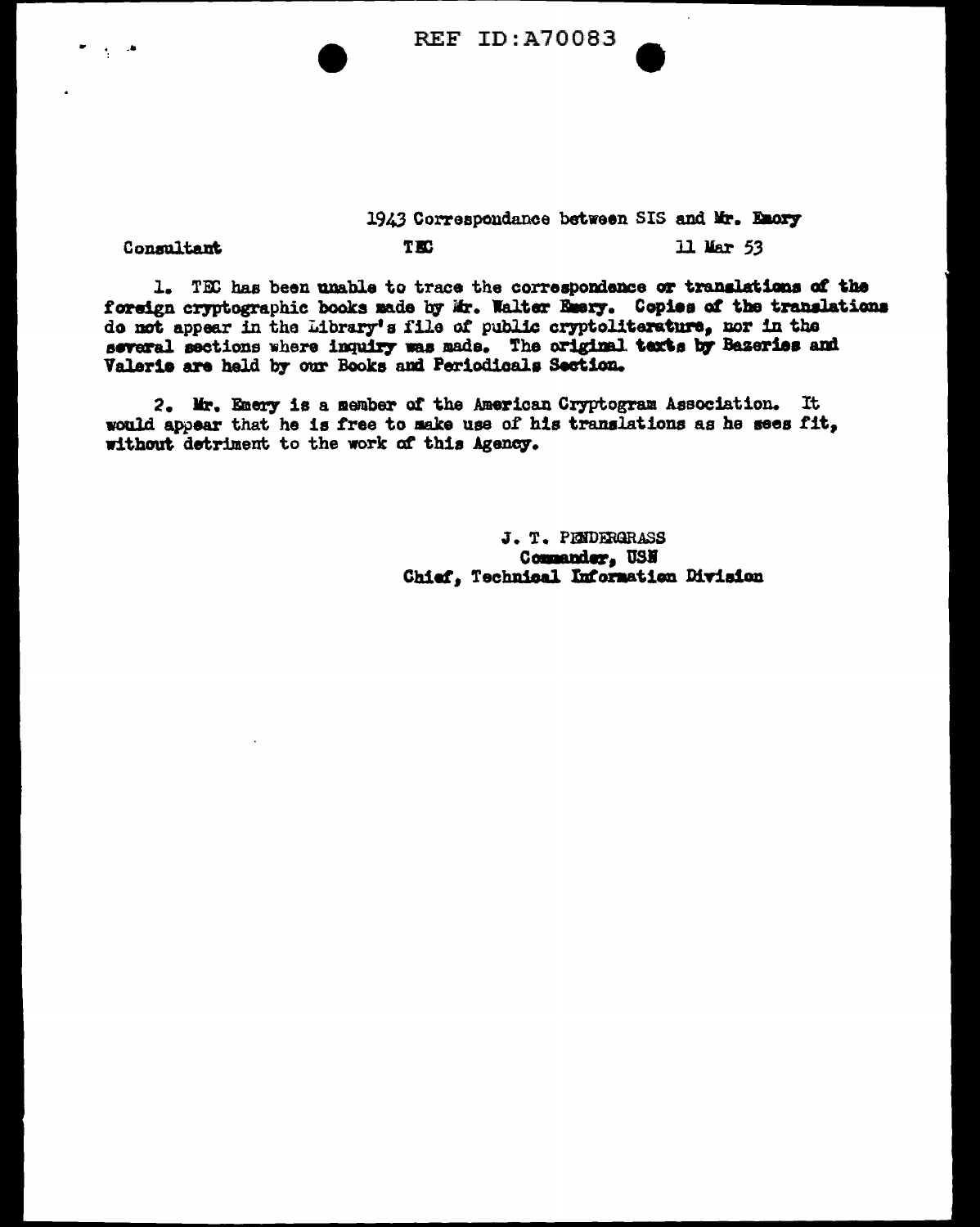**REF ID:A70083** 

982 Serials

**MAR 1953**  $\mathbf{a}$ 

Mr. Walter Emery 435 S. Curson Avenue Los Angeles 36, California

Dear Mr. Emery:

 $\ddot{\cdot}$ 

Your letter of 16 February 1953, addressed to the Chief Signal Cfficer, has finally landed on my desk for attention.

This will be just a short note to asknowledge receipt of your letter and to say that within a few days I will write you again giving the answers to the questions you raised therein.

Sincerely,

**WILLIAM F. FRIETNAM** Special Assistant

CC: AG c/s S/ASST V TEC TNG

M/R: Ref. Mr. Emery's ltr which is attached.

W.F.Friedman/S/Asst/60493/5 Mar 53/eby